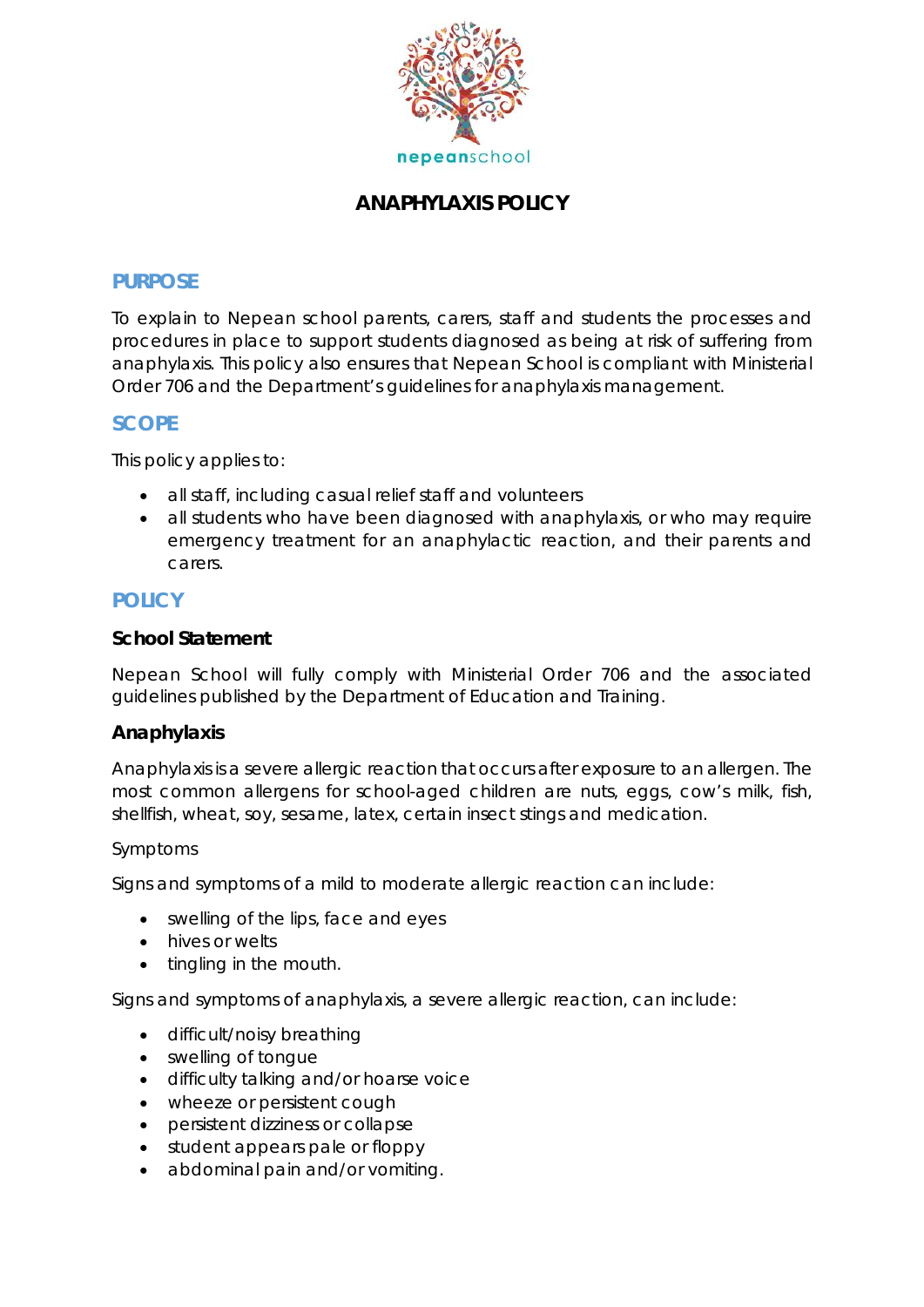Symptoms usually develop within ten minutes and up to two hours after exposure to an allergen, but can appear within a few minutes.

#### *Treatment*

Adrenaline given as an injection into the muscle of the outer mid-thigh is the first aid treatment for anaphylaxis.

Individuals diagnosed as being at risk of anaphylaxis are prescribed an adrenaline autoinjector for use in an emergency. These adrenaline autoinjectors are designed so that anyone can use them in an emergency.

#### **Individual Anaphylaxis Management Plans**

All students at Nepean School who are diagnosed by a medical practitioner as being at risk of suffering from an anaphylactic reaction must have an Individual Anaphylaxis Management Plan. When notified of an anaphylaxis diagnosis, the principal of Nepean School is responsible for developing a plan in consultation with the student's parents/carers.

Where necessary, an Individual Anaphylaxis Management Plan will be in place as soon as practicable after a student enrols at Nepean School and where possible, before the student's first day.

Parents and carers must:

- obtain an ASCIA Action Plan for Anaphylaxis from the student's medical practitioner and provide a copy to the school as soon as practicable
- immediately inform the school in writing if there is a relevant change in the student's medical condition and obtain an updated ASCIA Action Plan for Anaphylaxis
- provide an up-to-date photo of the student for the ASCIA Action Plan for Anaphylaxis when that Plan is provided to the school and each time it is reviewed
- provide the school with a current adrenaline autoinjector for the student that has not expired;
- participate in annual reviews of the student's Plan.

Each student's Individual Anaphylaxis Management Plan must include:

- information about the student's medical condition that relates to allergies and the potential for anaphylactic reaction, including the type of allergies the student has
- information about the signs or symptoms the student might exhibit in the event of an allergic reaction based on a written diagnosis from a medical practitioner
- strategies to minimise the risk of exposure to known allergens while the student is under the care or supervision of school staff, including in the school yard, at camps and excursions, or at special events conducted, organised or attended by the school
- the name of the person(s) responsible for implementing the risk minimisation strategies, which have been identified in the Plan
- information about where the student's medication will be stored
- the student's emergency contact details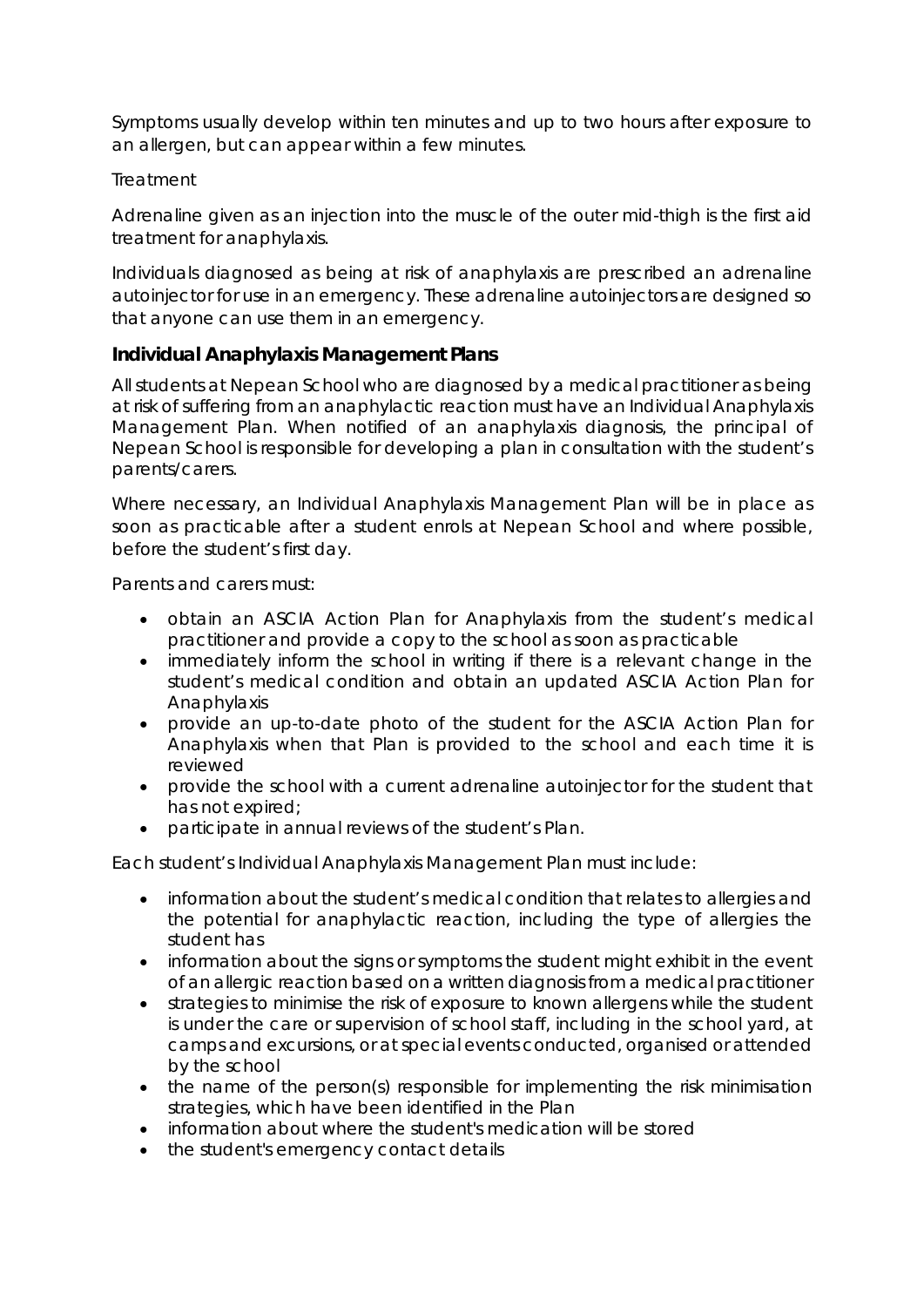• an up-to-date ASCIA Action Plan for Anaphylaxis completed by the student's medical practitioner.

#### *Review and updates to Individual Anaphylaxis Management Plans*

A student's Individual Anaphylaxis Management Plan will be reviewed and updated on an annual basis in consultation with the student's parents/carers. The plan will also be reviewed and, where necessary, updated in the following circumstances:

- as soon as practicable after the student has an anaphylactic reaction at school
- if the student's medical condition, insofar as it relates to allergy and the potential for anaphylactic reaction, changes
- when the student is participating in an off-site activity, including camps and excursions, or at special events including fetes and concerts.

Our school may also consider updating a student's Individual Anaphylaxis Management Plan if there is an identified and significant increase in the student's potential risk of exposure to allergens at school.

#### **Location of plans and adrenaline autoinjectors**

*A copy of each student's Individual Anaphylaxis Management Plan will be stored with their ASCIA Action Plan for Anaphylaxis in the Health Centre, together with the student's adrenaline autoinjector. Adrenaline autoinjectors must be labelled with the student's name.*

#### **Risk Minimisation Strategies**

This section should detail the risk minimisation strategies that your school will put in place to reduce the possibility of a student suffering from an anaphylactic reaction at school. Please consider strategies for all school activities, including:

- during classroom activities (including class rotations, specialist and elective classes)
- between classes and other breaks
- in canteens
- during recess and lunchtimes
- before and after school
- camps and excursions, or at special events conducted, organised or attended by the school (eg. class parties, elective subjects and work experience, cultural days, fetes, concerts, events at other schools, competitions or incursions).

The strategies that you may choose to adopt will depend on your school community, the age of your students and the types of allergies that they may suffer from. Appendix F of the Department's *[Anaphylaxis Guidelines](http://www.education.vic.gov.au/Documents/school/principals/health/Anaphylaxis_Guidelines_FINAL.pdf)* includes detailed risk mitigation strategies that you may choose to adopt.

The text below is included as a sample only:

*To reduce the risk of a student suffering from an anaphylactic reaction at Example School, we have put in place the following strategies:*

- *staff and students are regularly reminded to wash their hands after eating;*
- *students are discouraged from sharing food*
- *a general use EpiPen will be stored in the Health Centre*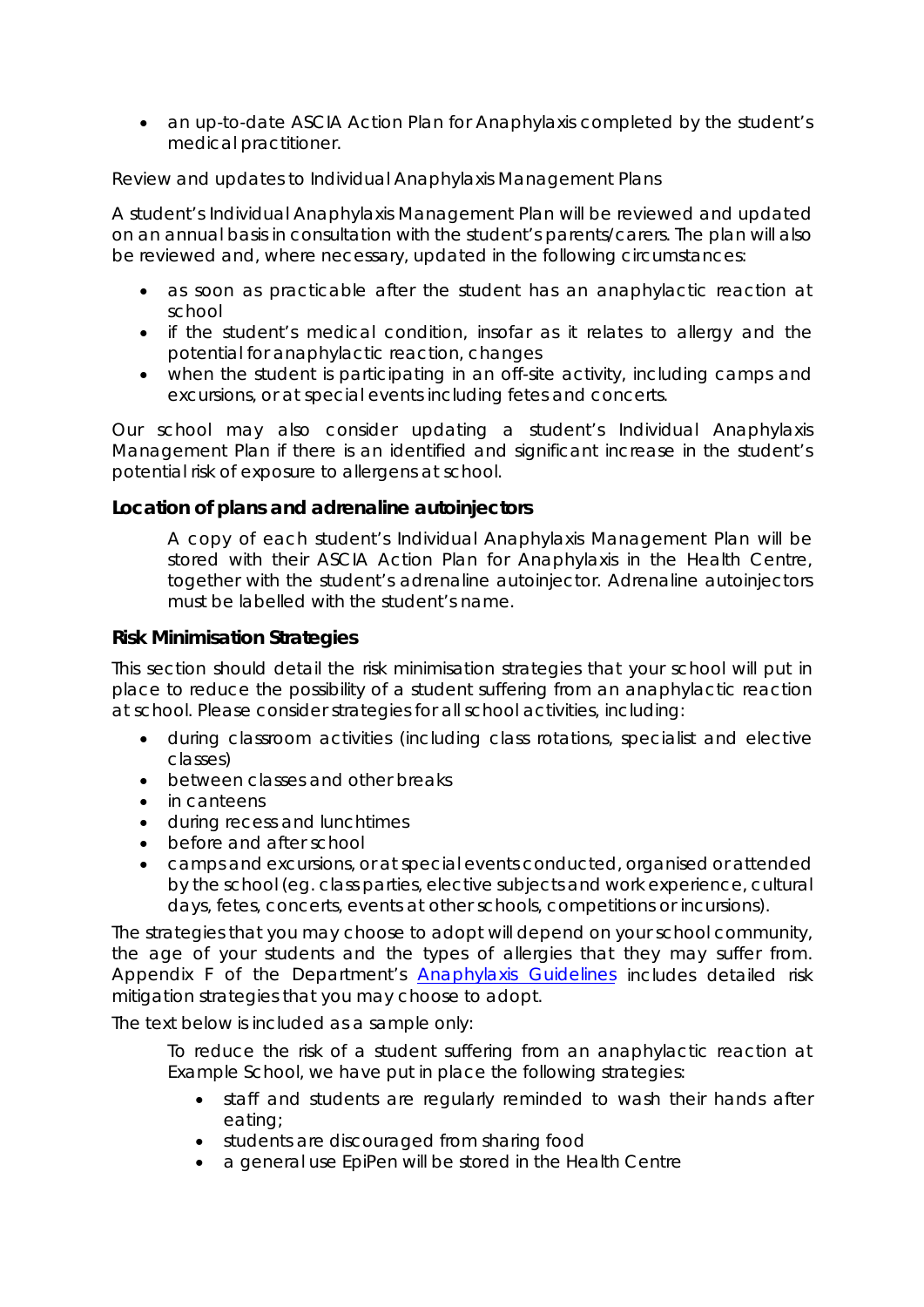• *Planning for off-site activities will include risk minimisation strategies for students at risk of anaphylaxis including supervision requirements, appropriate number of trained staff, emergency response procedures and other risk controls appropriate to the activity and students attending.* 

### **Adrenaline autoinjectors for general use**

Nepean School will maintain a supply of adrenaline autoinjector(s) for general use, as a back-up to those provided by parents and carers for specific students, and also for students who may suffer from a first time reaction at school.

Adrenaline autoinjectors for general use will be stored in the Health Centre on the Emergency Trolley and labelled "general use".

The principal is responsible for arranging the purchase of adrenaline autoinjectors for general use, and will consider:

- the number of students enrolled at Example School at risk of anaphylaxis
- the accessibility of adrenaline autoinjectors supplied by parents
- the availability of a sufficient supply of autoinjectors for general use in different locations at the school, as well as at camps, excursions and events
- the limited life span of adrenaline autoinjectors, and the need for general use adrenaline autoinjectors to be replaced when used or prior to expiry.

### **Emergency Response**

In the event of an anaphylactic reaction, the emergency response procedures in this policy must be followed, together with the school's general first aid procedures, emergency response procedures and the student's Individual Anaphylaxis Management Plan.

A complete and up-to-date list of students identified as being at risk of anaphylaxis is maintained by the school nurse and stored in the Health Centre. For camps, excursions and special events, a designated staff member will be responsible for maintaining a list of students at risk of anaphylaxis attending the special event, together with their Individual Anaphylaxis Management Plans and adrenaline autoinjectors, where appropriate.

If a student experiences an anaphylactic reaction at school or during a school activity, school staff must:

| <b>Step</b> | <b>Action</b>                                                                      |
|-------------|------------------------------------------------------------------------------------|
| 1.          | Lay the person flat<br>$\bullet$                                                   |
|             | Do not allow them to stand or walk<br>$\bullet$                                    |
|             | If breathing is difficult, allow them to sit<br>$\bullet$                          |
|             | Be calm and reassuring<br>$\bullet$                                                |
|             | Do not leave them alone<br>$\bullet$                                               |
|             | Seek assistance from another staff member or reliable student to<br>$\bullet$      |
|             | locate the student's adrenaline autoinjector or the school's general               |
|             | use autoinjector, and the student's Individual Anaphylaxis                         |
|             | Management Plan, stored in the Health Centre.                                      |
|             | If the student's plan is not immediately available, or they appear to<br>$\bullet$ |
|             | be experiencing a first time reaction, follow steps 2 to 5                         |
| 2.          | Administer an EpiPen or EpiPen Jr (if the student is under 20kg)                   |
|             | Remove from plastic container<br>$\bullet$                                         |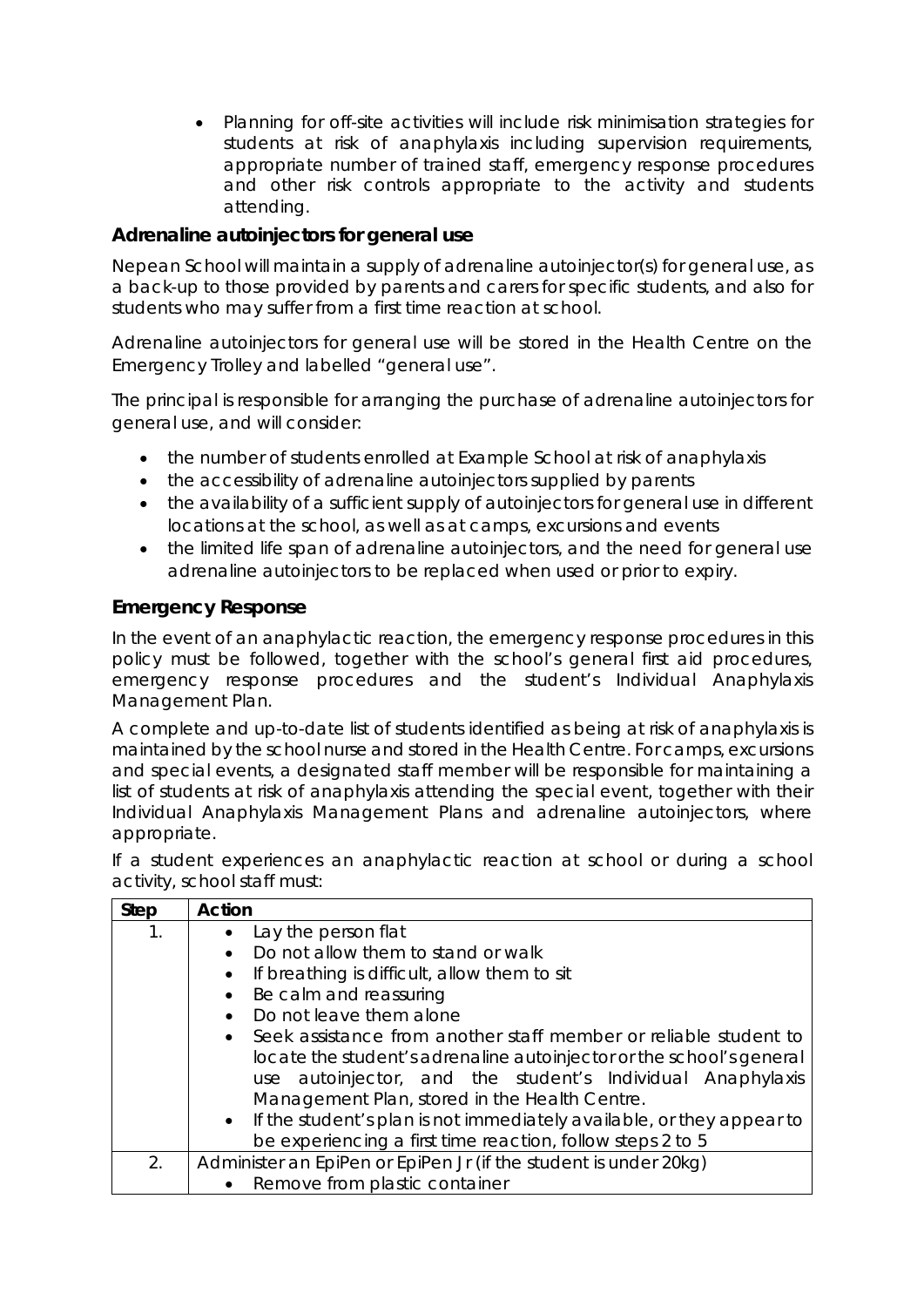|    | • Form a fist around the EpiPen and pull off the blue safety release<br>(cap)<br>Place orange end against the student's outer mid-thigh (with or<br>$\bullet$<br>without clothing)<br>• Push down hard until a click is heard or felt and hold in place for 3<br>seconds<br>• Remove EpiPen<br>Note the time the EpiPen is administered<br>$\bullet$<br>Retain the used EpiPen to be handed to ambulance paramedics<br>$\bullet$<br>along with the time of administration |
|----|---------------------------------------------------------------------------------------------------------------------------------------------------------------------------------------------------------------------------------------------------------------------------------------------------------------------------------------------------------------------------------------------------------------------------------------------------------------------------|
| 3. | Call an ambulance (000)                                                                                                                                                                                                                                                                                                                                                                                                                                                   |
| 4. | If there is no improvement or severe symptoms progress (as described in<br>the ASCIA Action Plan for Anaphylaxis), further adrenaline doses may be<br>administered every five minutes, if other adrenaline autoinjectors are<br>available.                                                                                                                                                                                                                                |
| 5. | Contact the student's emergency contacts.                                                                                                                                                                                                                                                                                                                                                                                                                                 |

If a student appears to be having a severe allergic reaction, but has not been previously diagnosed with an allergy or being at risk of anaphylaxis, school staff should follow steps 2 – 5 as above.

[Note: If in doubt, it is better to use an adrenaline autoinjector than not use it, even if in hindsight the reaction is not anaphylaxis. Under-treatment of anaphylaxis is more harmful and potentially life threatening than over-treatment of a mild to moderate allergic reaction. Refer to page 41 of the [Anaphylaxis](http://www.education.vic.gov.au/school/teachers/health/pages/anaphylaxisschl.aspx) Guidelines].

#### **Communication Plan**

This policy will be available on Nepean School's website so that parents and other members of the school community can easily access information about Nepean School's anaphylaxis management procedures. The parents and carers of students who are enrolled at Nepean School and are identified as being at risk of anaphylaxis will also be provided with a copy of this policy.

The principal is responsible for ensuring that all relevant staff, including casual relief staff, canteen staff and volunteers are aware of this policy and Nepean School's procedures for anaphylaxis management. Casual relief staff and volunteers who are responsible for the care and/or supervision of students who are identified as being at risk of anaphylaxis will also receive a verbal briefing on this policy, their role in responding to an anaphylactic reaction and where required, the identity of students at risk.

The principal is also responsible for ensuring relevant staff are trained and briefed in anaphylaxis management, consistent with the Department's *Anaphylaxis Guidelines.*

### **Staff training**

The principal will ensure that the following school staff are appropriately trained in anaphylaxis management:

• School staff who conduct classes attended by students who are at risk of anaphylaxis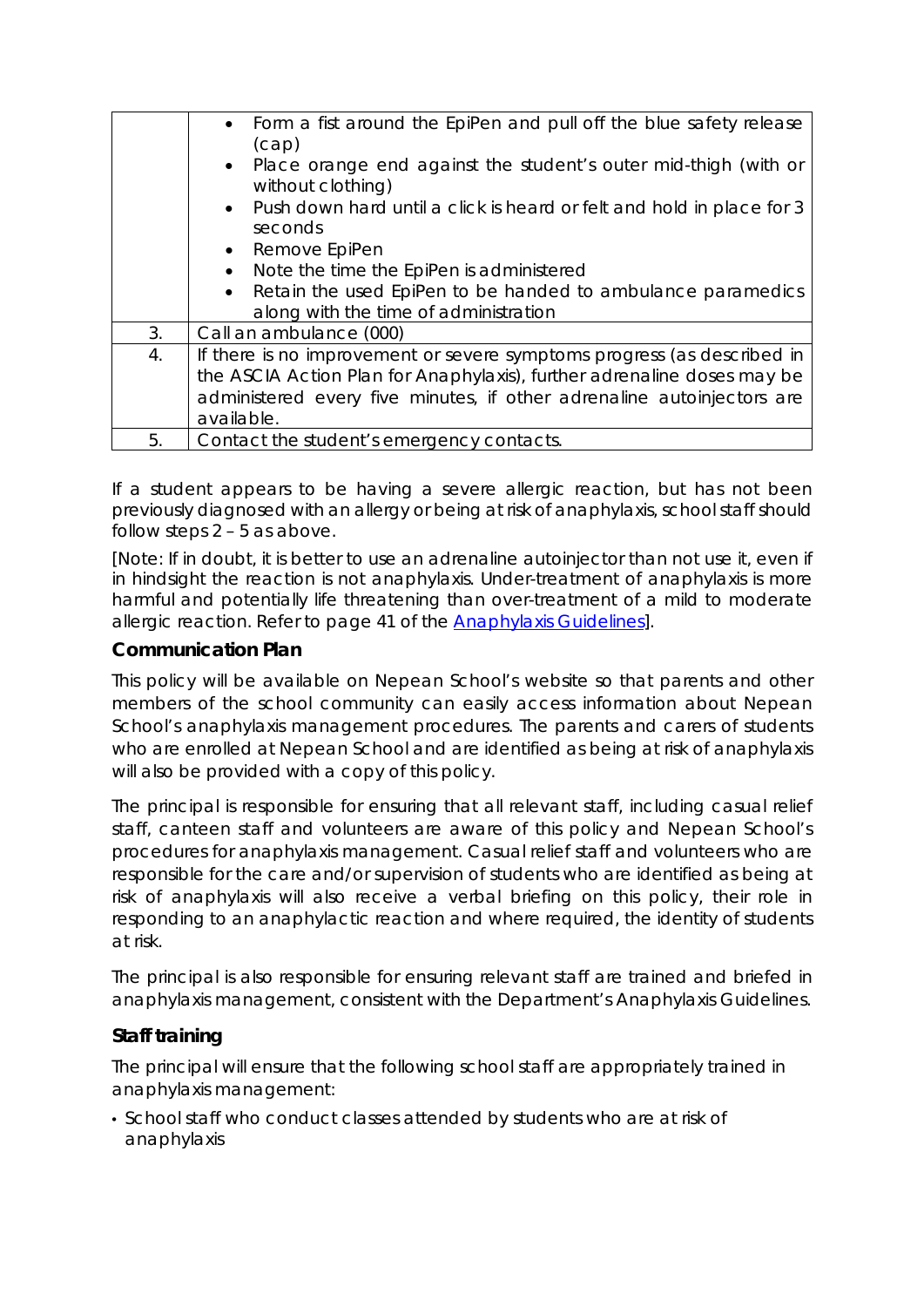• School staff who conduct specialist classes, all Education Support staff, admin staff, first aiders and any other member of school staff as required by the principal based on a risk assessment.

Staff who are required to undertake training must have completed:

- an approved face-to-face anaphylaxis management training course in the last three years, or
- an approved online anaphylaxis management training course in the last two years.

Nepean School uses the following training course ASCIA eTraining course Vic 6 with 22303VIC.

[Note, for details about approved staff training modules, see page 13 of the [Anaphylaxis Guidelines\]](http://www.education.vic.gov.au/school/teachers/health/Pages/anaphylaxisschl.aspx)

Staff are also required to attend a briefing on anaphylaxis management and this policy at least twice per year (with the first briefing to be held at the beginning of the school year), facilitated by a staff member who has successfully completed an anaphylaxis management course within the last 2 years including School Anaphylaxis Supervisor/School Nurse. Each briefing will address:

- this policy
- the causes, symptoms and treatment of anaphylaxis
- the identities of students with a medical condition that relates to allergies and the potential for anaphylactic reaction, and where their medication is located
- how to use an adrenaline autoinjector, including hands on practice with a trainer adrenaline autoinjector
- the school's general first aid and emergency response procedures
- the location of, and access to, adrenaline autoinjectors that have been provided by parents or purchased by the school for general use.

When a new student enrols at Nepean School who is at risk of anaphylaxis, the principal will develop an interim plan in consultation with the student's parents and ensure that appropriate staff are trained and briefed as soon as possible.

The principal will ensure that while students at risk of anaphylaxis are under the care or supervision of the school outside of normal class activities, including in the school yard, at camps and excursions, or at special event days, there is a sufficient number of school staff present who have been trained in anaphylaxis management.

# **FURTHER INFORMATION AND RESOURCES**

- School Policy and Advisory Guide:
	- o [Anaphylaxis](http://www.education.vic.gov.au/school/principals/spag/health/Pages/anaphylaxis.aspx)
	- o [Anaphylaxis management in schools](http://www.education.vic.gov.au/school/teachers/health/pages/anaphylaxisschl.aspx)
- Allergy & Anaphylaxis Australia: [Risk minimisation strategies](https://edugate.eduweb.vic.gov.au/edulibrary/Schools/teachers/health/riskminimisation.pdf)
- ASCIA Guidelines: [Schooling and childcare](https://allergyfacts.org.au/allergy-management/schooling-childcare)
- Royal Children's Hospital: [Allergy and immunology](https://www.rch.org.au/allergy/about_us/Allergy_and_Immunology/)